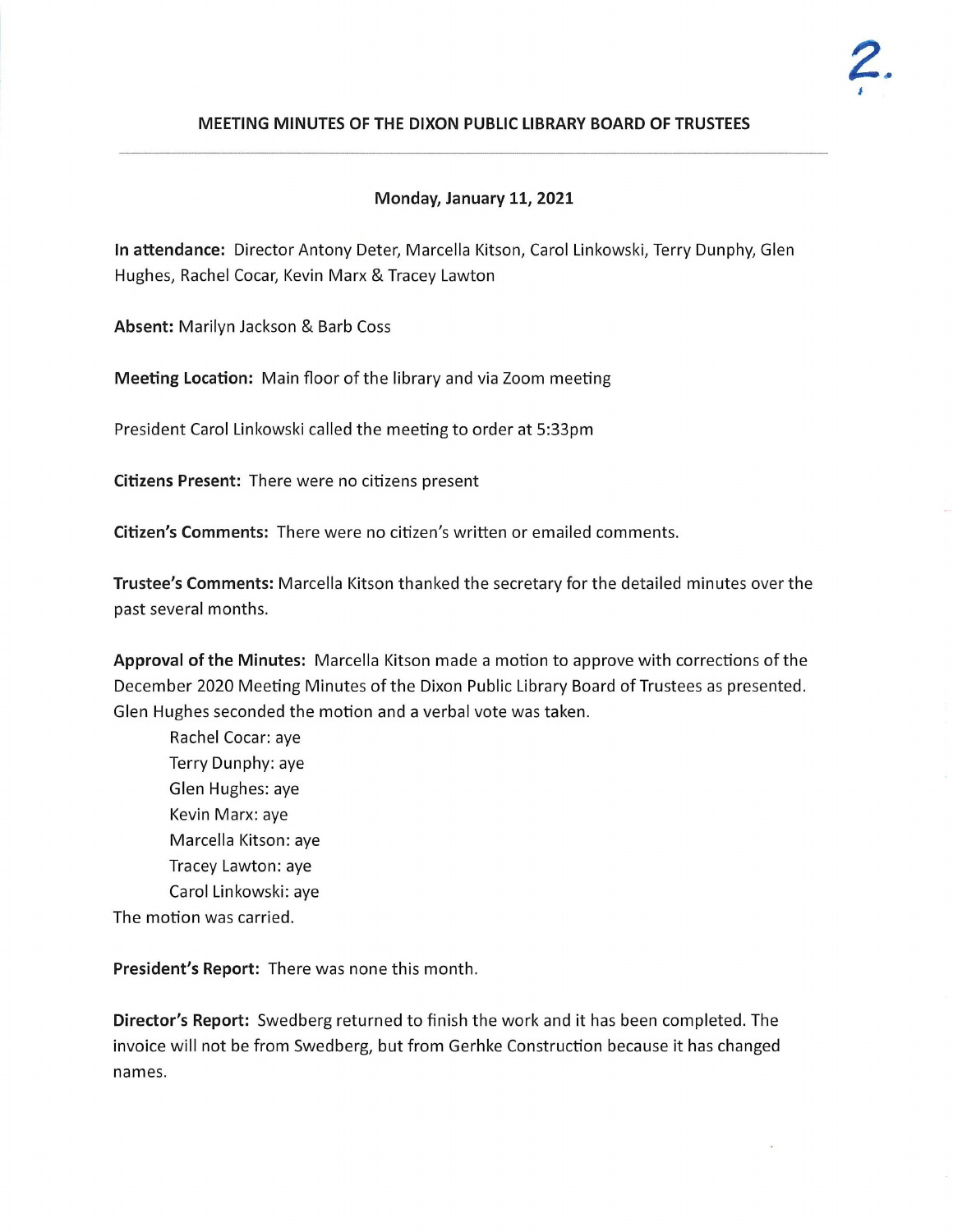## **Treasurer's Report:**

Glen Hughes made a motion to ratify the Treasurer's Report for December 2020. Marcella Kitson seconded the motion and a verbal vote was taken:

Rachel Cocar: aye Terry Dunphy: aye Glen Hughes: aye Kevin Marx: aye Marcella Kitson: aye Tracey Lawton: aye Carol Linkowski: aye

The motion was carried.

**Invoices and Expenditures:** Glen Hughes made a motion to ratify the Library Invoices and Expenditures for December 2020. Terry Dunphy seconded the motion and a verbal vote was taken:

Rachel Cocar: aye Terry Dunphy: aye Glen Hughes: aye Kevin Marx: aye Marcella Kitson: aye Tracey Lawton: aye Carol Linkowski: aye

The motion was carried.

#### **Committee Reports:**

- **Finance and Budget:** none
- **Building and Grounds:** none
- **Personnel and Salary:** none
- **By-Laws, Policies, and Procedures:** none
- **Technology and Technology Resources:** none

#### **Regular Calendar Business:** none

#### **Unfinished Business:**

• Review of Section 6: Collection Management and Use